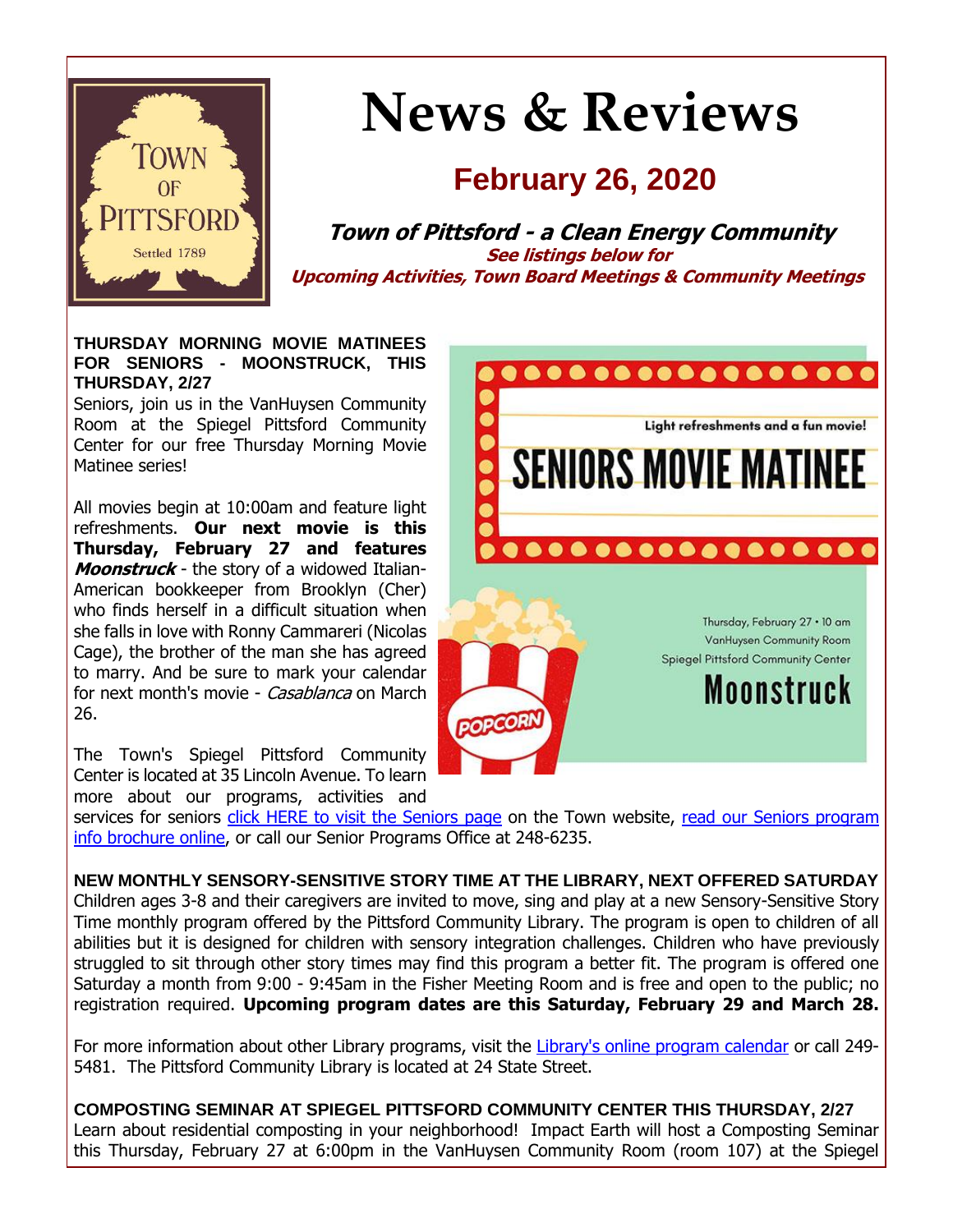Pittsford Community Center. Impact Earth is a leader in organic recycling in the Greater Rochester and Finger Lakes region. In 2019 they partnered with the Town of Pittsford to implement a composting program at our Community Center, helping the Town keep 970 pounds of food scraps and other compostable products out of the landfill just in the first six months of the initiative. The worm composting and other natural methods used by Impact Earth turns organic waste materials into nutrient rich soil for use in agriculture - the ultimate recycling effort! The seminar is free and open to the public. For more information on Impact Earth, visit their website at [www.impactearthroc.com.](http://r20.rs6.net/tn.jsp?f=001kPpXBUf86BG8FPFnSv7GF5--XyvJS3LoeRgqZjmwDVNUiS5Wa3dwEOeMRVS0Yyik4jt98qnF05ThUuUExmAi1tpuR1FBEv23PGnQIi12_O2vtmXm_9PK2W1Wsnk5tKSumsLNyjSh-Hy6guxdOW0dJJ_2W1oJSfPvRMXSKomNfxK2c4Dv_xY98fWbIo2XNsnWynp0dVE5PbgYbIYhEUwNq_jJUphu_rL5gnnpA_C7wRFK3uJM-xAdJJsfT5qi3Isq94xB7oXEGbjwXyevHWgtgcTPpgRQoxKv9SRO6Bsgdfs=&c=23sk4ulKUeCyvW1mvEsnUaQ2Frh5HWkSajcKlH3wIKp_Qd3pm3pMew==&ch=cNcAou-J85Rdm5jD9SHNlen1XyRDHn2-cOUjUR9GFoCS1901UFbq_w==)

#### **NATIONAL PUBLIC SCHOOLS WEEK: PITTSFORD SCHOOL DISTRICT TO DISCUSS YOUTH MENTAL HEALTH NEEDS**

#### **U of R Medical Center and Golisano Children's Hospital Professionals to Visit**

The Pittsford Central School District (PCSD) is welcoming several professionals from the University of Rochester Medical Center and Golisano Children's Hospital this Friday, February 28 at Barker Road Middle School to discuss the evolving mental health needs of children as part of national "Public Schools Week."

PCSD will host medical doctors and advocates to learn about the greater complexities and increasing numbers of students in American schools with social-emotional and behavioral issues, and will share the focus PCSD has put on social-emotional supports related to these mental health and behavioral issues. Behavioral trends, supports and interventions will be discussed, including recent modifications to the way supports are delivered at PCSD.

#### **ROTARY'S TASTE OF PITTSFORD: DELICIOUS EVENT FOR A GOOD CAUSE - MONDAY, 3/9**

The Rotary Club of Pittsford will host its 17th annual fundraising event, "A Taste of Pittsford" on Monday, March 9 from 6 - 8:30PM at Nazareth College's Shults Center (4245 East Avenue). This wonderful evening out is an opportunity to enjoy a variety of tastings from area restaurants, caterers, wineries and breweries. Live music, celebrity guests, many door prizes and a wonderful silent auction make this one of our best community events - **be sure to purchase your tickets ahead of time as you can't buy them at the door!**

The event is Pittsford Rotary's largest fundraiser of the year, with proceeds going to the Pittsford Rotary Foundation. The Foundation helps support many community organizations, including the Pittsford Food Cupboard, the Pittsford Volunteer Fire Association, Pittsford Cub Scouts, Little League, and Saint's Place, and provides scholarships for students.

Participating restaurants, wineries, breweries, and Nazareth College generously donate the food, beverages and venue usage so **proceeds from ticket sales can go directly to support our Rotary's many local charitable efforts**. Over the past 16 years, this event has raised more than \$100,000 to fund the many projects and causes the Rotary Club of Pittsford supports.

Cost is \$45 per person (\$300 for a group of eight) and includes complimentary valet parking. Tickets (advance sales only) are available at Pittsford Federal Credit Union (Tobey Village), Forsythe Jewelers (Monroe Avenue), at Canandaigua National Bank in Pittsford Village and at Mostly Clay in Schoen Place. **You may also buy your ticket from a Pittsford Rotarian or via credit card or PayPal online at [www.pittsfordrotaryclub.org.](http://r20.rs6.net/tn.jsp?f=001kPpXBUf86BG8FPFnSv7GF5--XyvJS3LoeRgqZjmwDVNUiS5Wa3dwEM_CGJ8tiEHt5ZVzsxX8wHxksuJv0QIrP3HWx1wvZAiBHDRHzGMb0TTShwRT5JqKp5x15qFUbmdMw70EFafaGCdVAsyuwz9bM3yM5qu25wpZ6t3ZwkBrZ6FwOIajfyhYEZbso-0xda_W3UztY6e9ahCtR6BZ41-eTFInaMiaEHtA59ZGUU7nHAs5AhtuFIV9a7nhkp1hTPBGafe3-CuDzbS3m7_Ef2l3C9DTrEfs61EPS0goV7JK3-M=&c=23sk4ulKUeCyvW1mvEsnUaQ2Frh5HWkSajcKlH3wIKp_Qd3pm3pMew==&ch=cNcAou-J85Rdm5jD9SHNlen1XyRDHn2-cOUjUR9GFoCS1901UFbq_w==)** Enjoy a full evening of pleasurable tastes and great company while supporting a great cause!

#### **WIN A LIBRARY TOTE BAG – LAST DRAWING THIS FRIDAY!**

Wegmans already has stopped using plastic grocery bags and the New York State plastic bag waste reduction law banning plastic bags takes effect March 1. Now is the perfect time to stop by the Pittsford Community Library's circulation desk and enter their free drawing for one of the Library's tote bags! The Library has been raffling off its reusable cloth tote bags weekly in February and this Friday is the final raffle. Stop by, sign up and you could win a stylish bag that's handy to use and better for the environment!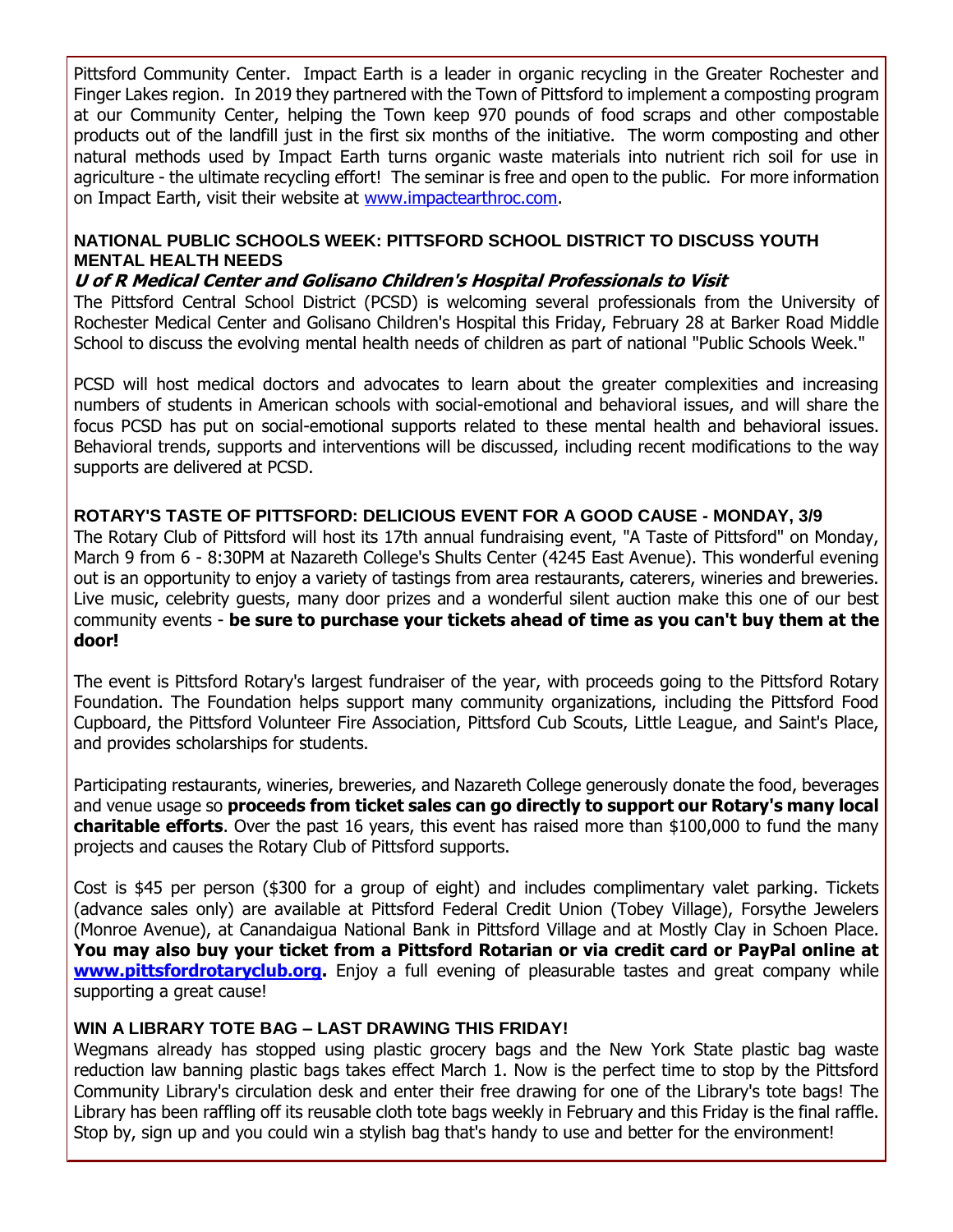#### **REMINDERS**

#### **SEASONAL PARKING RESTRICTIONS IN EFFECT THROUGH APRIL 1, 2020**

In order to facilitate snow removal, Town of Pittsford seasonal parking restrictions are in effect from November 15 (this Friday) through April 1, 2020. Parking of any vehicle on public roads - including state highways and on the shoulder of all roads - is prohibited each year from November 15 through April 1 in all areas within the Town and outside of the Village. During this time, please don't park on or along public roads outside of the Village. Please note violators may be ticketed or towed.

When the snow flies, we need roadsides clear of vehicles so our plows can get through. This is especially true in neighborhoods, where the streets are narrower. Vehicles parked along the roadside can hinder plows accessing your neighborhood. Please help us keep our streets safe and accessible!

#### **EMERGENCY CLOSINGS INFORMATION**

In the case of major weather events or other emergencies, information about facility closings and program/event cancellations will be announced on the Town's website [www.townofpittsford.org,](http://townofpittsford.org/?utm_source=eNews+2-26-20&utm_campaign=eNews+02-26-20&utm_medium=email) [Facebook](https://www.facebook.com/pages/Town-of-Pittsford/139082619464200)  [page Town of Pittsford,](https://www.facebook.com/pages/Town-of-Pittsford/139082619464200) and [Twitter feed @pittsfordtown,](http://r20.rs6.net/tn.jsp?f=001kPpXBUf86BG8FPFnSv7GF5--XyvJS3LoeRgqZjmwDVNUiS5Wa3dwEInqxOHprGr8hWwrBhPjuDNCH53ZPUM4vBwtVDzE0SDP-9MtxpCPnaVUiGjQ1Lo8I6cqeyzUqXqn1DSWolr4hTALzImKQLTm27xJjckUfzsH8zfHFHTCyIJx7EqNCDrv9w==&c=23sk4ulKUeCyvW1mvEsnUaQ2Frh5HWkSajcKlH3wIKp_Qd3pm3pMew==&ch=cNcAou-J85Rdm5jD9SHNlen1XyRDHn2-cOUjUR9GFoCS1901UFbq_w==) as well as on local television and radio stations and Pittsford's [Cable TV 12 Channel 1303 government access station.](http://townofpittsford.org/home-channel12?utm_source=eNews+2-26-20&utm_campaign=eNews+02-26-20&utm_medium=email) TV-12 Channel 1303 announcements can be viewed live any time via the [TV-12 Channel 1303 page on the Town website.](http://townofpittsford.org/home-channel12?utm_source=eNews+2-26-20&utm_campaign=eNews+02-26-20&utm_medium=email)

#### **ASL INTERPRETER AT TOWN BOARD MEETINGS**

The Town of Pittsford provides an American Sign Language interpreter at every meeting of the Pittsford Town Board, to interpret for those who need this service.

#### **UPCOMING COMMUNITY ACTIVITIES IN PITTSFORD**

- **Residential Composting seminar** by Impact Earth, Thursday, 2/27, 6:00pm, Spiegel Pittsford Community Center VanHuysen Community Room (room 107), 35 Lincoln Avenue; free and open to the public.
- **Supervisor Saturday with Bill Smith** join the conversation with Town Supervisor Bill Smith at this casual open house, topics of discussion based upon attendee interest; Saturday, 3/7, 9:00 - 10:00am, Fisher Meeting Room (first floor), Pittsford Community Library, 24 State Street
- [Taste of Pittsford,](http://r20.rs6.net/tn.jsp?f=001kPpXBUf86BG8FPFnSv7GF5--XyvJS3LoeRgqZjmwDVNUiS5Wa3dwEM_CGJ8tiEHt5ZVzsxX8wHxksuJv0QIrP3HWx1wvZAiBHDRHzGMb0TTShwRT5JqKp5x15qFUbmdMw70EFafaGCdVAsyuwz9bM3yM5qu25wpZ6t3ZwkBrZ6FwOIajfyhYEZbso-0xda_W3UztY6e9ahCtR6BZ41-eTFInaMiaEHtA59ZGUU7nHAs5AhtuFIV9a7nhkp1hTPBGafe3-CuDzbS3m7_Ef2l3C9DTrEfs61EPS0goV7JK3-M=&c=23sk4ulKUeCyvW1mvEsnUaQ2Frh5HWkSajcKlH3wIKp_Qd3pm3pMew==&ch=cNcAou-J85Rdm5jD9SHNlen1XyRDHn2-cOUjUR9GFoCS1901UFbq_w==) Monday, 3/9, 6-8:30pm, Nazareth College's Shults Center, 4245 East Avenue; featuring a variety of tastings from area restaurants, caterers, wineries and breweries plus live music, door prizes and silent auction; proceeds to benefit Rotary's many local charitable efforts. Advance ticket sales only; more information and tickets online at [www.pittsfordrotaryclub.org](http://r20.rs6.net/tn.jsp?f=001kPpXBUf86BG8FPFnSv7GF5--XyvJS3LoeRgqZjmwDVNUiS5Wa3dwEM_CGJ8tiEHt5ZVzsxX8wHxksuJv0QIrP3HWx1wvZAiBHDRHzGMb0TTShwRT5JqKp5x15qFUbmdMw70EFafaGCdVAsyuwz9bM3yM5qu25wpZ6t3ZwkBrZ6FwOIajfyhYEZbso-0xda_W3UztY6e9ahCtR6BZ41-eTFInaMiaEHtA59ZGUU7nHAs5AhtuFIV9a7nhkp1hTPBGafe3-CuDzbS3m7_Ef2l3C9DTrEfs61EPS0goV7JK3-M=&c=23sk4ulKUeCyvW1mvEsnUaQ2Frh5HWkSajcKlH3wIKp_Qd3pm3pMew==&ch=cNcAou-J85Rdm5jD9SHNlen1XyRDHn2-cOUjUR9GFoCS1901UFbq_w==) or purchase at Forsythe Jeweler, Pittsford Federal Credit Union, or Canandaigua National Bank.

#### **TOWN OF PITTSFORD BOARD MEETINGS**

 **Design Review & Historic Preservation Board**, Thursday, 2/27, 6:45pm, Public Meeting Room, Town Hall (lower level), 11 South Main Street

#### **COMMUNITY MEETINGS CALENDAR**

- [Board of Education Budget Work Session](http://r20.rs6.net/tn.jsp?f=001kPpXBUf86BG8FPFnSv7GF5--XyvJS3LoeRgqZjmwDVNUiS5Wa3dwEO0VGeOCqQd8YvqQO1vb1YJbxrVEhqiMkobRmR6KzyMzck-Dg3DBeEU-2cKjWzUDA6Rxeex4rr0IM-yBCmQ_Y10DffIo1tXNhxekCi4ca5242PTR2qim7_5VS55uWy-yjiJGLNy6vY4qisex6VV2CD4f8TP3kEU1rCMaCzOhaPt3cdjpVZtrBc8Mrp_xEeUSZfXPR0JclNmmwRZ3YsTLAUwUWVmUDjIzwi3nLz18j8l6SxBDlCOZGuyCzfz-0dukSWzVjUrziE4wk6xyZXqQgO813m7oG69hRG3aS9zVj6DgmBhtVJM-601PutL-Z6QoJqrLaygkyg7YnBIXfLq5ujZO82F8MaaXOyT1ESlejWDD&c=23sk4ulKUeCyvW1mvEsnUaQ2Frh5HWkSajcKlH3wIKp_Qd3pm3pMew==&ch=cNcAou-J85Rdm5jD9SHNlen1XyRDHn2-cOUjUR9GFoCS1901UFbq_w==) (6:00pm) and meeting (7:00pm), Wednesday, 3/4, Barker Road Middle School Board Room, 75 Barker Road
- **Supervisor Saturday with Bill Smith** join the conversation with Town Supervisor Bill Smith at this casual open house, topics of discussion based upon attendee interest; Saturday, 3/7, 9:00 - 10:00am, Fisher Meeting Room (first floor), Pittsford Community Library, 24 State Street